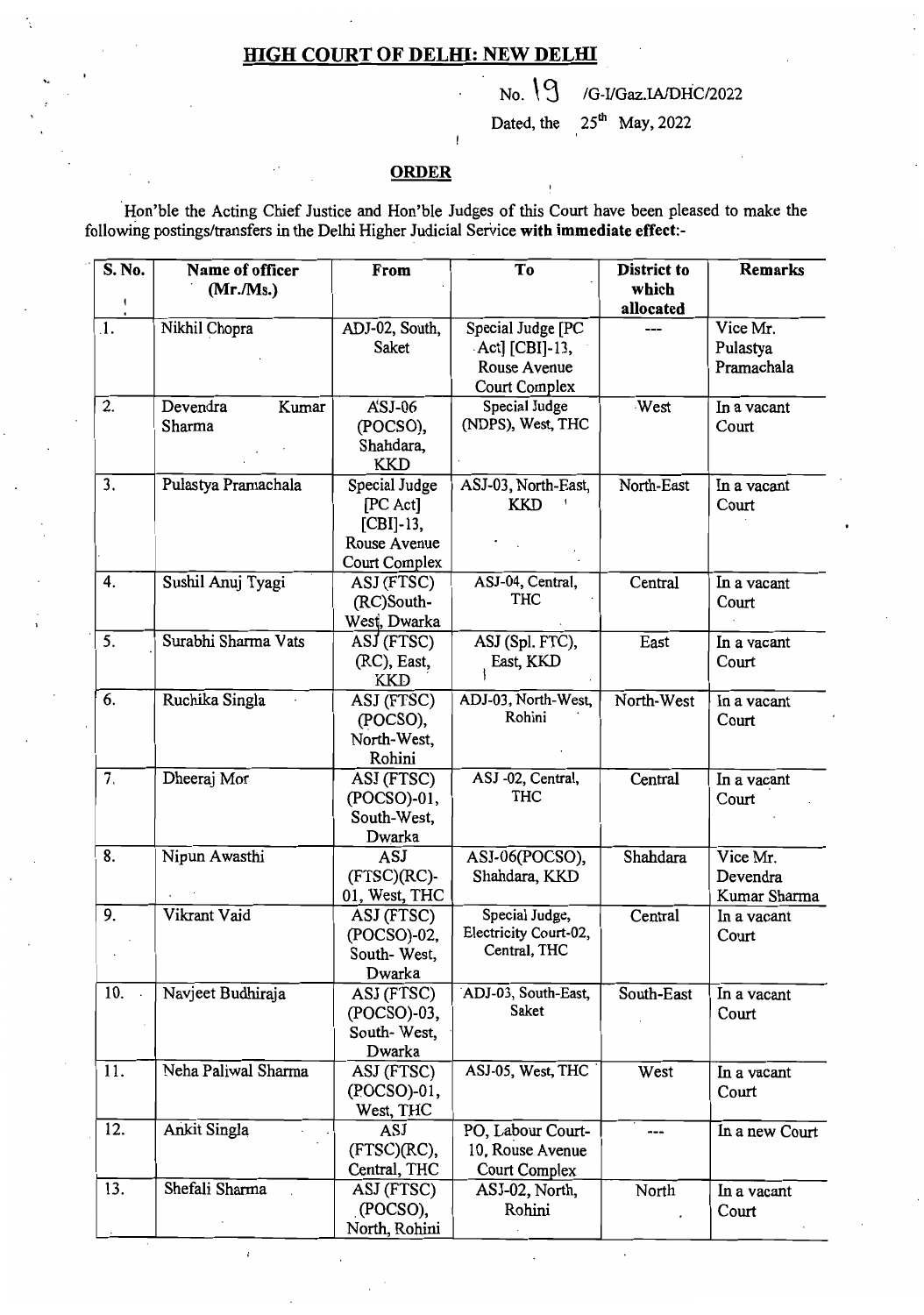| 14. | Neha                 | ASJ(FTSC)                     | ASJ (Spl. FTC),          | South      | In a vacant            |
|-----|----------------------|-------------------------------|--------------------------|------------|------------------------|
|     |                      | (RC)-02, West,<br><b>THC</b>  | South, Saket             |            | Court                  |
| 15. | Vijeta Singh Rawat   | ASJ (FTSC)                    | ADJ-01, New              | New Delhi  | In a vacant            |
|     |                      | (POCSO),                      | Delhi, PHC               |            | Court                  |
|     |                      | South, Saket                  |                          |            |                        |
| 16. | Sunil Kumar Sharma   | ASJ (FTSC)                    | ASJ-09, West, THC        | West       | In a vacant            |
|     |                      | (POCSO)-02,                   |                          |            | Court                  |
|     | Dinesh Kumar         | Central, THC<br>On completion | ADJ-02, South,           | South      | Vice Mr. Nikhil        |
| 17. |                      | of training                   | Saket                    |            | Chopra                 |
| 18. | Arun Kumar Garg      | On completion                 | ADJ-05, Central,<br>THC  | Central    | In a vacant<br>Court   |
|     | Atul Krishna Agrawal | of training<br>On completion  | ASJ (Spl. FTC)-02,       | Central    | In a vacant            |
| 19. |                      | of training                   | Central, THC             |            | Court                  |
| 20. | Gopal Singh Chauhan  | On completion                 | ASJ                      | South-West | Vice Mr.               |
|     |                      | of training                   | (FTSC)(POCSO)-           |            | Dheeraj Mor            |
|     |                      |                               | 01, South-West,          |            |                        |
|     |                      |                               | Dwarka                   |            |                        |
| 21. | Gagandeep Jindal     | On completion                 | ASJ (FTSC)               | South-West | Vice Mr.               |
|     |                      | of training                   | (POCSO)-03,              |            | Navjeet                |
|     |                      |                               | South-West,              |            | Budhiraja              |
|     |                      |                               | Dwarka                   |            |                        |
| 22. | Sushil Kumar         | On completion                 | ASJ (FTSC)               | South-West | Vice Mr. Sushil        |
|     |                      | of training                   | (RC)South-West,          |            | Anuj Tyagi             |
|     |                      |                               | Dwarka                   |            |                        |
| 23. | Rakesh Kumar Rampuri | On completion                 | ASJ (FTSC) (RC),         | East       | Vice Ms.               |
|     |                      | of training                   | East, KKD                |            | Surabhi Sharma<br>Vats |
| 24. | Ankita Lal           | On completion                 | ASJ (FTSC)(RC)-          | West       | Vice Mr. Nipun         |
|     |                      | of training                   | 01, West, THC            |            | Awasthi                |
| 25. | Shreya Arora Mehta   | On completion                 | ASJ (FTSC)               | South      | Vice Ms. Vijeta        |
|     |                      | of training                   | (POCSO), South,<br>Saket |            | <b>Singh Rawat</b>     |
| 26. | Richa Gusain Solanki | On completion                 | ASJ (FTSC)               | North      | Vice Ms. Shefal        |
|     |                      | of training                   | (POCSO), North,          |            | Sharma                 |
|     |                      |                               | Rohini                   |            |                        |
| 27. | Riya Guha            | On completion                 | ASJ(FTSC)(RC)-           | West       | Vice Ms. Neha          |
|     |                      | of training                   | 02, West, THC            |            |                        |
| 28. | Richa Parihar        | On completion                 | ASJ(FTSC).               | Central    | In<br>a<br>vacan       |
|     |                      | of training                   | (POCSO)-01,              |            | Court                  |
| 29. | Pooja Aggarwal       | On completion                 | Central, THC<br>ASJ      | North-West | Vice Ms.               |
|     |                      | of training                   | (FTSC)(POCSO),           |            | Ruchika Singla         |
|     |                      |                               | North-West, Rohini       |            |                        |
| 30. | Richa Manchanda      | On completion                 | ASJ (FTSC)               | West       | Vice Ms.Neha           |
|     |                      | of training                   | (POCSO)-01,              |            | Paliwal Sharma         |
|     |                      |                               | West, THC                |            |                        |
| 31. | Manu Goel Kharb      | On completion                 | ASJ (FTSC)               | South-West | Vice<br>Mr             |
|     |                      | of training                   | (POCSO)-02,              |            | Vikrant Vaid           |
|     |                      |                               | South-West,              |            |                        |
|     |                      |                               | Dwarka                   |            |                        |
| 32. | Ritu Singh           | On completion                 | ASJ (FTSC)(RC),          | Central    | Vice Mr. Ankit         |
|     |                      | of training                   | Central, THC             |            | Singla                 |
| 33. | Prabh Deep Kaur      | On completion                 | ASJ (FTSC)               | Central    | Vice Mr. Sunil         |
|     |                      | of training                   | (POCSO)-02,              |            | Kumar Sharma           |
|     |                      |                               | Central, THC             |            |                        |

 $\pmb{\mathfrak{t}}$ 

 $\ddot{\phantom{0}}$ 

 $\boldsymbol{\cdot}$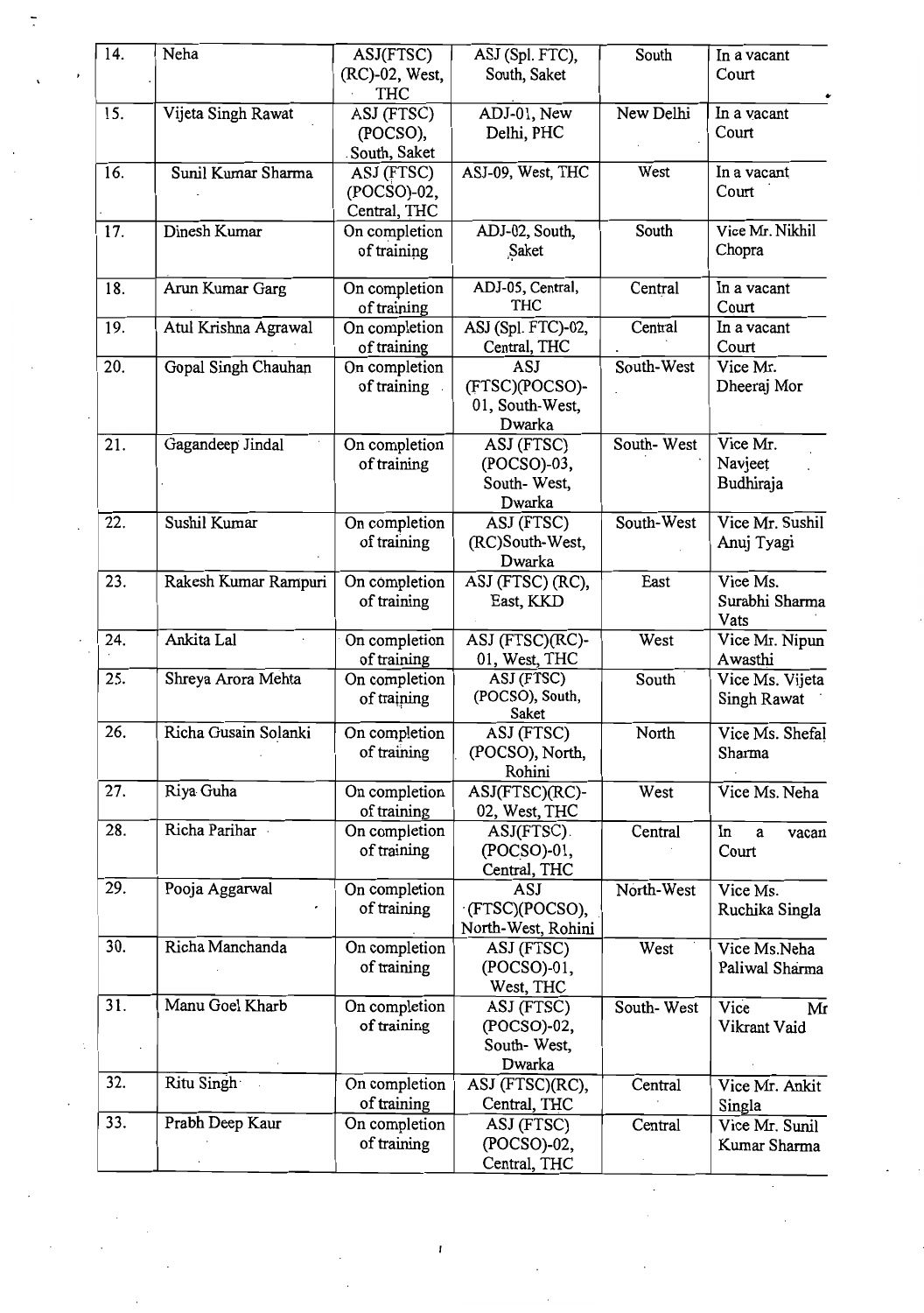- Notes:
- 1. The judicial officers shall be under the control of the Principal District  $\&$  Sessions Judge of the district to which they have been allocated.
- 2. The judicial officers under transfer shall notify the cases in which they had reserved judgments/orders before relinquishing the charge of the court in terms of the posting/transfer order. The judicial officers shall pronounce judgments/orders in all such matters on the date fixed or maximum within a period of 2-3 weeks thereof. notwithstanding the posting/transfer. Date of pronouncement shall be notified in the cause list of the court to which the matter pertains as also of the court to which, the judicial officer has been transferred and on the website.

## BY ORDER OF THE COURT

Sd/ (RAVINDER DUDEJA)

 $3066 - 310$  REGISTRAR GENERAL Endst. No.  $\frac{1}{25}$  /G-I/Gaz.1A/DHC/2022 Dated, the 25<sup>th</sup> May, 2022

Copy forwarded for information and necessary action to:-

- 1. , All the Principal District & Sessions Judges, Delhi.
- 2. The Principal District & Sessions Judge cum Special Judge (PC Act) (CBI), Rouse A venue Courts Complex, New Delhi.
- 3. The Principal Judge, Family Courts (HQ), Dwarka Courts Complex, Dwarka, New Delhi.
- 4. The Secretary, Ministry of Finance, Government of India, North Block, New Delhi.
- 5. The Member Secretary, Delhi Legal Services Authority, Patiala House, New Delhi.
- 6. The Director (Administration), Delhi Judicial Academy, Dwarka, New Delhi.
- 7. The Principal Secretary (Law, Justice & Legislative Affairs), Govt. of NCT of Delhi, New Delhi-110002.
- 8. The Principal Secretary (Home), Govt. of NCT of Delhi, New Delhi-110002.
- 9. The Principal Secretary (Power), Govt. of NCT of Delhi, New Delhi-110002.
- 10. The Secretary (Labour), Govt. of NCT of Delhi, Shamnath Marg, Delhi-110054.
- 11. The Director of Prosecution, CBI, Block No.3, II Floor, CGO Complex, Lodhi Road, N.Delhi-3.
- 12. The Director, Directorate of Prosecution, Tis Hazari, Delhi.
- 13. The Director General, Narcotics Control Bureau, West Block, 1 Wing-5, Sector-07, R.K.Puram, N. Delhi-II 0066.
- 14. The Commissioner of Police, Police Headquarters, New Delhi.
- 15. The Commissioner, North Delhi Municipal Corporation. Civic Centre, Minto Road. N.Delhi.
- 16. The Commissioner, South Delhi Municipal Corporation, Civic Centre, Minto Road, N. Delhi.
- 17. The Commissioner, East Delhi Municipal Corpn, Udyog Sadan, Patparganj Ind. Area, Delhi-92.
- 18. The Chairperson, New Delhi Municipal Committee, Palika Kendra, New Delhi.
- 19. The Registrar-cum-Secretary to Hon'ble the Acting Chief Justice, Delhi High Court, New . Delhi.
- 20. PS to all Hon'ble Judges, Delhi High Court, for information of Hon'ble Judges.
- 21. The JR-cwn-P.A. to Registrar General, Delhi High Court, New Delhi.
- 22. All Registrars, Delhi High Court, New Delhi.
- 23. The Joint Registrar (Vigilance-I), Delhi High Court, New Delhi .
- . 24. The Joint Registrar (Vigilance-II), Delhi High Court, New Delhi
- 25. The Joint Registrar (Gazette-1B), Delhi High Court, New Delhi.
- 26. The Pay & Accounts Officer, Tis Hazari, Delhi.
- $\frac{27}{3}$ oint Registrar (Computer), DHC, with request to display this order on website of Delhi High Court.
- 28. The Hony. Secretary, Delhi High Court Bar Association, Delhi High Court, New Delhi.
- 29. The Hony. Secretary, Delhi Bar Association, Tis Hazari Courts, Delhi.